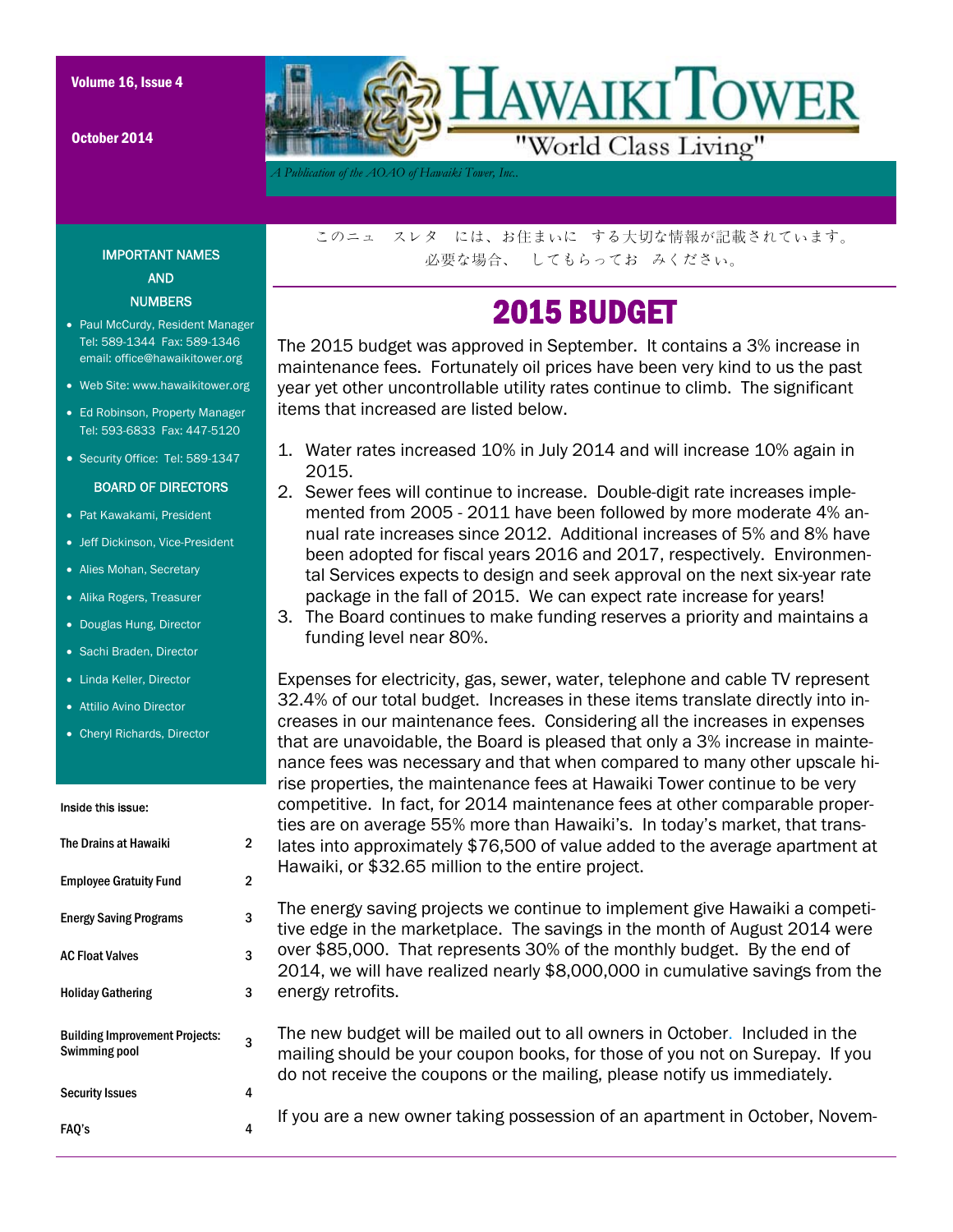# THE DRAINS AT HAWAIKI TOWER

Hawaiki inherited a challenging drain system. Hawaiki Tower is over15 years old. In order to maintain the health of our drain system, we will begin the process of inspecting our drain lines in order to determine where additional work is necessary. Once we determine the locations of necessary work, we will install access panels and clean outs to assist in the drain cleaning effort.

Unfortunately, many of the access panels and cleanouts will be installed inside apartments, where the main lines pass through. This is unavoidable due to the design of the drain system. Once these access panels are installed, we will bring equipment in to clean the drain lines. For the washer/dryer drains, this will entail removing the washer/dryer from the closet, cutting a hole inside the closet wall and installing an access panel, installing a clean out access port in the drain line and then coordinating with many other apartments to perform the drain cleaning.

Depending upon where the main drain line is located in an apartment, access panels may or may not be necessary or possible. For example, in the 08 and 04 apartments, which the perimeter walls are made of concrete, the kitchen drain line is between the concrete and the kitchen cabinets. There's no way to install an access panel. In those cases, we'll utilize a hydro jet drain cleaning system (essentially a power washer for the drain line) and access the drain through the kitchen sink connection.

Each apartment is different. In order to clean the entire drain line, top to bottom, we'll need to install access panels approximately every 6 floors or less for EACH drain line. This amounts to hundreds of access panels and clean out ports. The cleaning equipment isn't able to operate effectively once it extends more than approximately 50 feet. The inside of our pipes accumulate a significant quantity of solids. In the kitchen, this is rice, grease and other food scraps. In the washer/dryer it is lint, paper, dirt and anything else that ends up in our pockets and clothes. In the soil drains, it's everything that goes down our toilets and shower drains. As we clean from the bottom up, we have to clean in a ladder type pattern. When we clean out floors 10-6, we have to make sure that the debris from these floors gets out to the main drains at the street. Then when we move to floors 15-11, we have to repeat the cleaning from 10-6 and to the street to make sure the debris from 15-11 goes out to the main drain at the street. Then when we go to floors 16-20, we have repeat floors 15-11, 10 -6 and to the street to make sure the debris from 16-20 gets all the way out to the street. This pattern repeats all the way up the building. If we don't make sure to push the debris out, it's possible a back up will occur wherever we stop cleaning. It's very labor intensive.

We will perform as much of the cleaning from the common area hallway as possible. Please pardon the intrusion and interruption when we ask for access to your apartment. Your cooperation is appreciated.



# EMPLOYEE GRATUITY CHRISTMAS FUND

Many of our residents express their appreciation for our employees year-round by giving food and treats to the staff. Other residents express their appreciation by giving financial gifts. Both are appreciated.

The policy at Hawaiki Tower is for employees not to accept monetary or other gifts of value directly from residents, vendors, or contractors.

However, we do not want to discourage residents from showing their appreciation. To facilitate voluntary gift giving consistent with Hawaiki Tower policy, the 2014 Employee Gratuity/Holiday Fund has been established. Residents can make their contributions to this fund at any time of the year at the administrative office at level 3.

The gifts contributed to the Fund will be distributed as holiday gifts and bonuses for all nonsupervisory employees. Each employee will share in the Fund an equal amount based on the length of his or her employment during the year.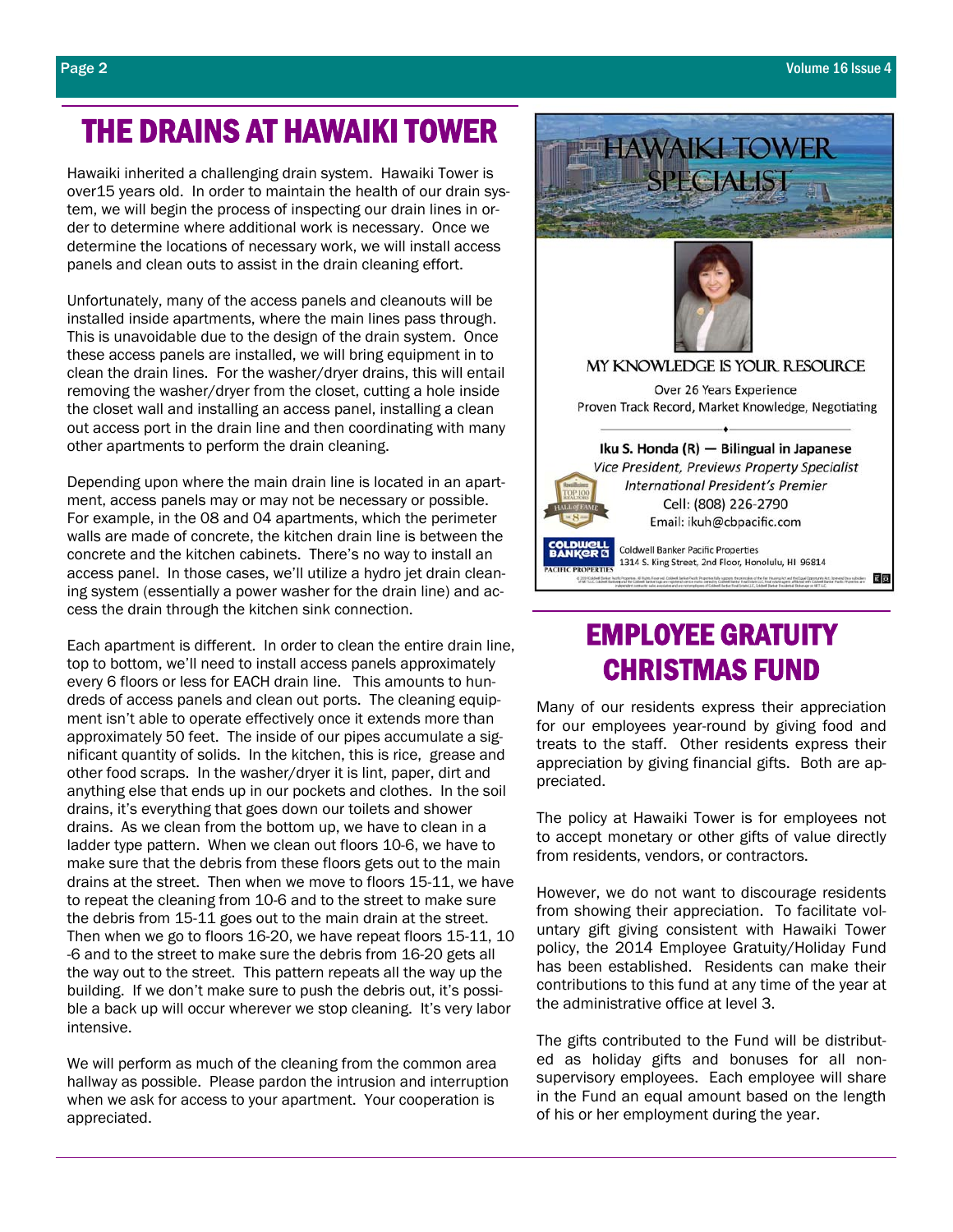# ENERGY SAVING PROJECTS

In 2013 we changed all the lighting in the garage and in 2014 we changed all the lighting in the tower. We removed half of the fixtures in the elevator vestibules and relocated the remaining ones to evenly distribute the light in those areas.

In 2001, before we started any of the energy saving programs Hawaiki's electricity consumption averaged 401,000 Kwhs per month. So far in 2014 we're averaging 165,350 Kwhs per month. That equals a 59% reduction in energy consumption, with no discernible reduction in the quality of services delivered to our occupants.

Because our overall energy usage is so low, we can now see seasonal changes in our energy consumption that used to be masked by the high overall consumption.

These energy saving programs really do work.

# AC FLOAT VALVES

In May 2004, the Association adopted a policy that recommends owners install a device that automatically detects when the water level in the air conditioning drain pan rises too high and then turns the air conditioner off. This will alert the resident that a problem exists and that service is required.

In order to encourage homeowners to proactively install the device, the Association will provide the device at no cost. The devices are available at the administrative office at level 3.

The cost to install the valve will be the responsibility of the owner, along with the future maintenance, repair or replacement of the device. It can be installed during routine maintenance service by any of the air conditioning companies that provide service in the building. For the do-it-yourself apartment owner, we have an installation guide available in the office.

# HOLIDAY GATHERING

On December 19th at 5:30pm the AOAO of Hawaiki Tower, Inc. will be sponsoring a Holiday gathering for the residents of Hawaiki Tower.

If you plan to attend, please bring a side dish, desert or other contribution to round out the menu. The Association will provide main dishes and beverages for everyone.



BUILDING IMPROVEMENT PROJECT: SWIMMING POOL

オフィスはハワイキのロビー

お気軽にお立ち寄り下さい!

A few months ago the pool was drained to investigate some problems we noticed with the finished surface. What we discovered was that the steel reinforcing in the finish layer of the pool is deteriorating. This will require additional repair. The pool will be drained again for an extended period of time in order to make the repairs. We have not scheduled this work yet and will try to make repairs during the winter when the pool is used less frequently and the weather is less conducive to pool use. Conversely, poor weather may lengthen the time the pool is under repair.

The scope of the work may include retiling the entire pool and spa. At the every least, the work will include the demolition of nearly the entire surface of the spillway weir wall, removal of all steel reinforcing in that wall and the reinstallation of tile.